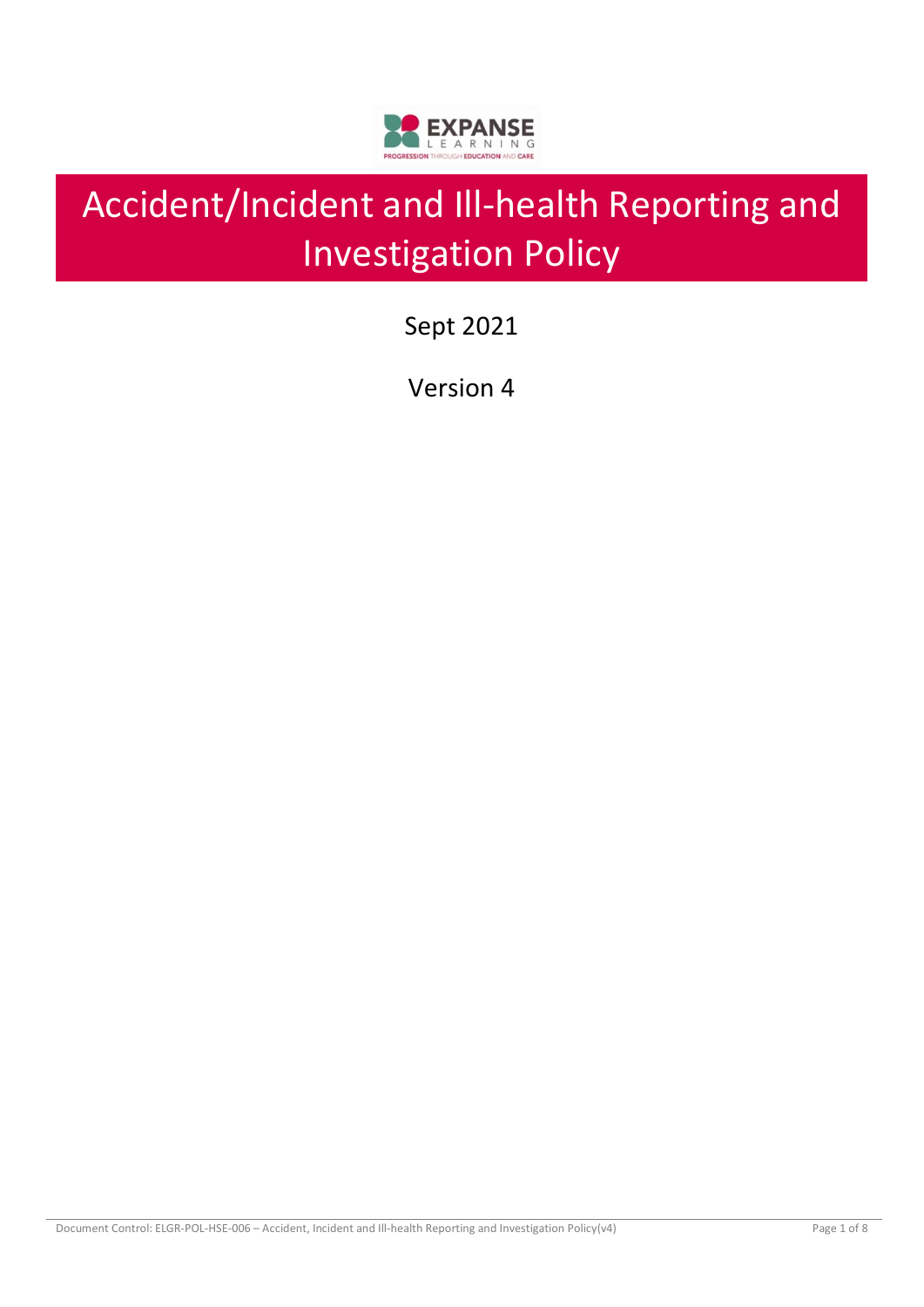# **1. Scope**

This policy applies to all staff at Expanse Learning.

# **2. Accident Recording and Reporting**

Under the Reporting of Injuries, Diseases and Dangerous Occurrences Regulations1995 (RIDDOR) organisations have a duty to report and investigate certain prescribed accidents, dangerous occurrences and incidents of ill health to the Health and Safety Executive.

Expanse Learning's Policy is that accidents and incidents involving employees, students and members of the public should be reported to the Health Safety Team within 48 hours of the incident to allow for effective investigation and reporting through RIDDOR.

**Deaths and Major Injuries** must be reported to Expanse Learning by the 'fastest possible means'.

Therefore, more serious incidents should immediately be notified to the Shared Services Team (HSW Alistair Atkinson) by telephone.

## **Tel: 01942 877715**

## **3. Reporting Procedure**

- o Expanse Learning Accident/Incident Reporting Procedure (Schedule 1)
- o Expanse Learning Accident/Incident Reporting Flowchart (Schedule 2)

### **4. Near Misses**

Historically near misses have been under reported. Yet near misses are merely an event when, by good fortune, there was no injury to any person or any damage to property. By staff reporting near misses:

- o Expanse Learning have an opportunity to put actions or procedures into place that could reduce the likelihood of a serious accident/incident occurring
- It allows trends to be identified, and perhaps a strategic response developed.

## **5. Accident Investigation**

The purposes of accident/incident investigations are to identify the immediate and underlying causes of an accident/incident and improve the health and safety management system to prevent a recurrence, reduce financial losses and improve legal compliance. For these purposes to be achieved, Expanse Learning must capture the appropriate data, reach reasonable conclusions based on reliable evidence and be able to implement the necessary improvements.

The process of accident/incident reporting and investigation is the clearest opportunity for Expanse Learning to learn what errors they are making in their health and safety management arrangements and to address them. Moreover, if the outcome of the accident/incident investigation is incorporated into risk assessment activities, advantage can be taken of that process to reduce the potential for reoccurrence as far as is reasonably practicable.

Not all unplanned or uncontrolled events need to be investigated to the same extent, but those with the potential to cause significant harm or financial loss require management investigation regardless of whether anyone was injured or not. While many incidents can be investigated by the immediate line manager, more serious incidents should be conducted by the Shared Services Team (HSW).

Involving senior staff in the investigation of significant events is a practical demonstration of their commitment to promoting a positive health and safety culture.

Expanse Learning will determine how best to collect information about accidents/incidents and work-related violence. All reports should be sent to the Shared Services Team (HSW) who will:

- o Provide advice
- o Investigate serious incidents
- o Keep records (DatabridgeMIS)
- o Analyse them for trends and generate statistics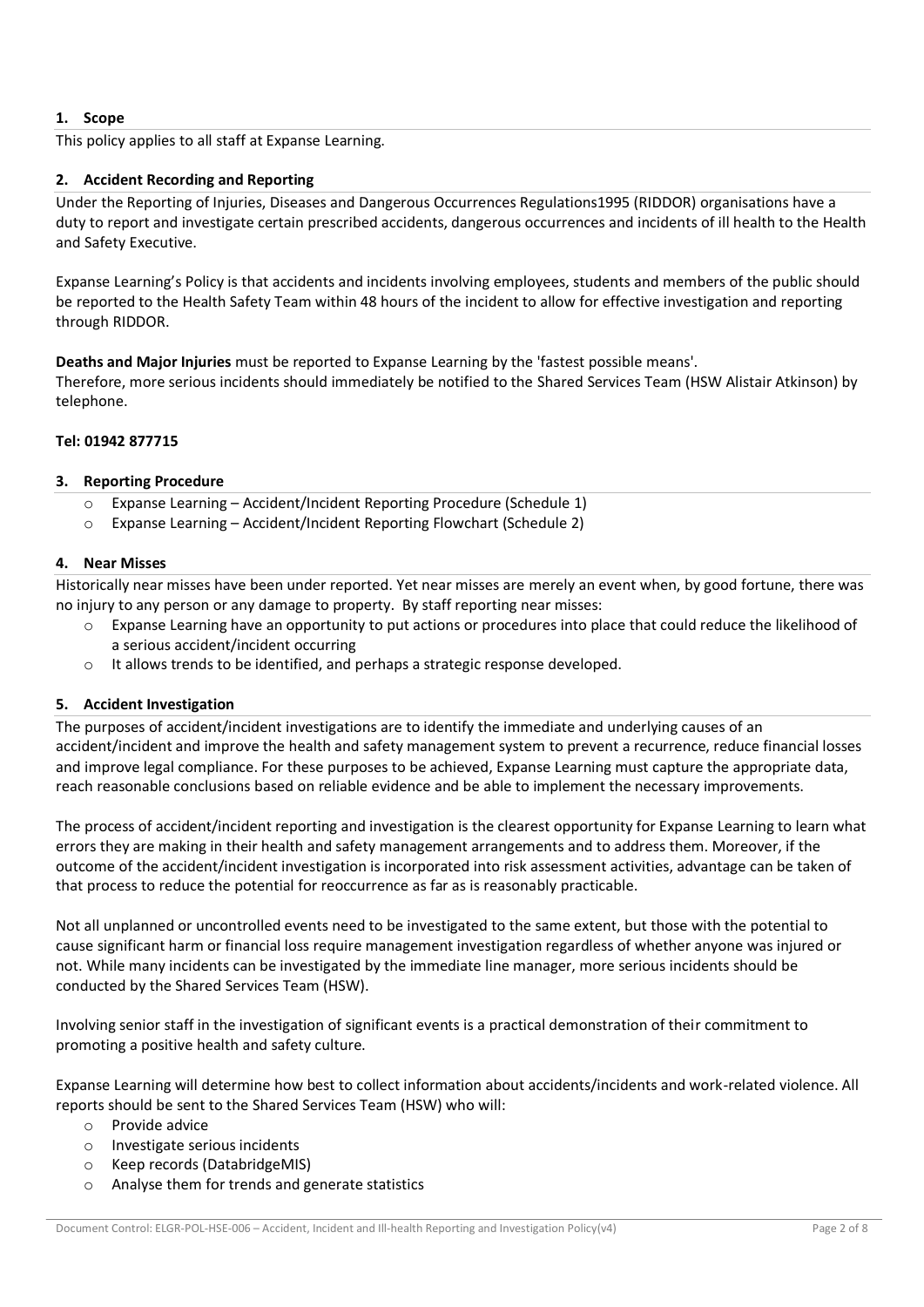$\circ$  Determine whether to inform the enforcing authorities, undertake relevant reporting and manage any contact between the Expanse Group and enforcing authorities.

Cases of suspected work-related ill health must be referred to the Occupational Health Service for investigation and reported to the Health and Safety Team.

## **6. Process of Accident/Incident Investigation**

#### *Level of Investigation*

The level of investigation will clearly vary depending on the severity of the accident/incident (or the likely consequences in the event of a near miss). To assist managers in deciding the degree of investigation the following levels provide guidance:

- $\circ$  Level 1 a minor accident with minimal consequences or implications a simple investigation conducted by a manager
- $\circ$  Level 2 a more serious accident that requires a proper investigation but can be accomplished by a manager
- o Level 3 a serious accident, probably with reportable injuries conducted by the Shared Services Team (HSW) but may include other assistance (e.g. Director)
- $\circ$  Level 4 an accident with life threatening or fatal injuries investigation very likely to be led by the directors of the Expanse Learning. Could also be a high potential accident or near miss for which a structured Inquiry may be required.

### **7. Investigation Detail**

Whilst the depth of the investigation will vary according to the circumstances, it must always include a description of events leading up to the accident/incident, and consider the following points:

- $\circ$  The immediate and underlying causes of the accident/incident (unsafe acts/conditions and individual/job factors)
- $\circ$  Lack of control (i.e. non-compliance with standards, insufficient or inadequate systems of work, for example, breaches of statutory requirements or local working instructions)
- $\circ$  Other hazards or weakness in procedure which, though not contributing to the accident/incident itself, have been revealed during the investigation process
- o recommended actions to reduce the likelihood of any recurrence.

At the end of an investigation Expanse Learning should know:

- o The way things were and how they came to be that way
- $\circ$  What happened and the sequence of events that led to a particular outcome?
- o Why things happened as they did
- o Action needed to avoid a repetition.

## **8. Staff Sickness Absence Management and Investigation**

It is also important for Expanse Learning to manage staff sickness absence. A policy on managing absence is in place and staff absences are recorded and monitored (trends via DatabridgeMIS).

Instances of work-related ill-health should be reported to the Shared Services Team (HSW) using DatabridgeMIS (See appendix 3). In the same way as accident, cases of work-related ill health should be investigated, and control measures put in place to prevent recurrence.

## *If in doubt – Phone the Shared Services Team (HSW) for advice*

HSM Alistair Atkinson Alistair.atkinson@expansegroup.co.uk 01942877715 or 07772626566

## **Further Guidance**

• DatabridgeMIS (Schedule 3)

#### **9. Monitoring arrangements**

This policy will be reviewed every 12 months but can be revised as needed.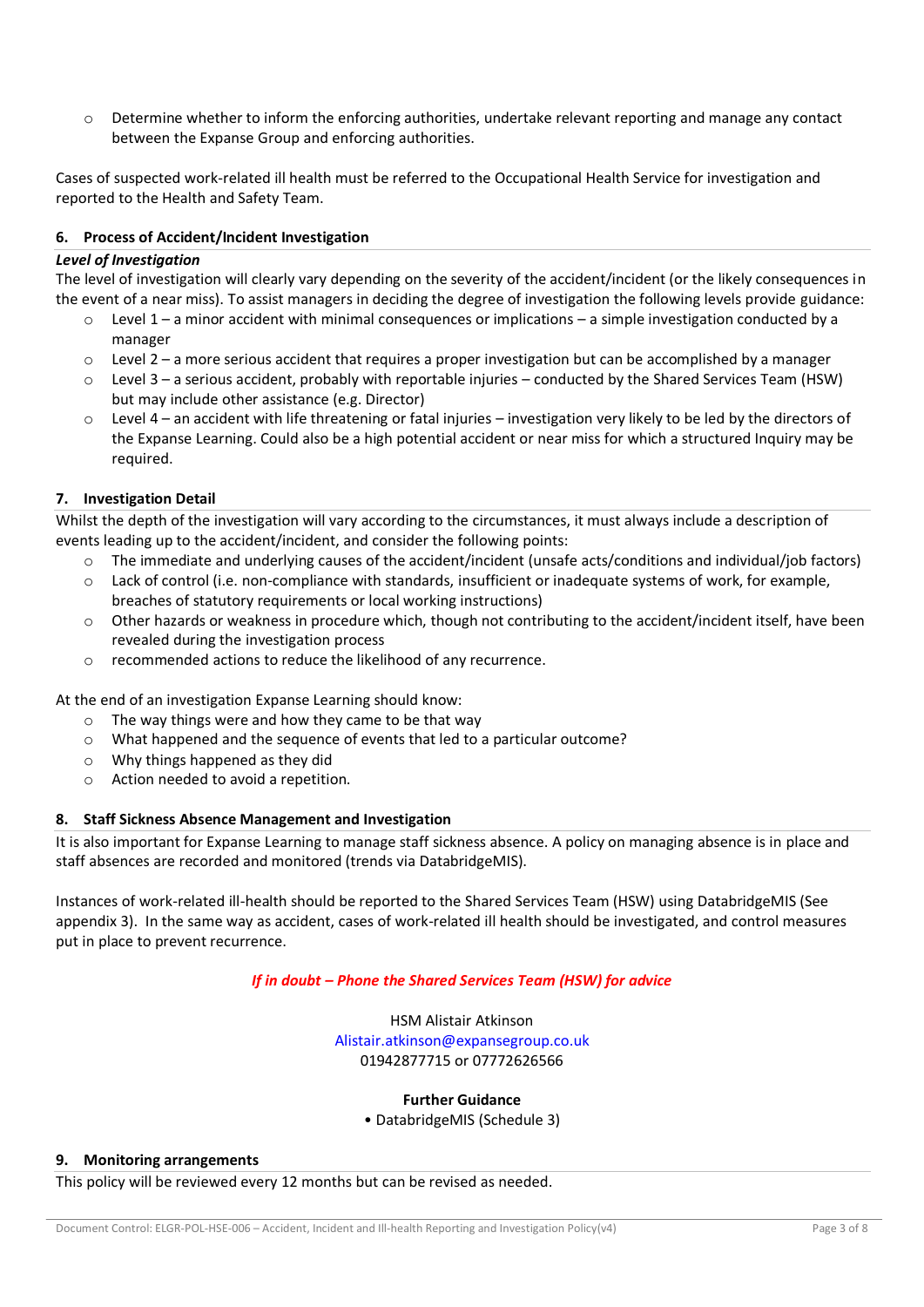| Impact of non-compliance                   |                                                                                      |                          |  |  |
|--------------------------------------------|--------------------------------------------------------------------------------------|--------------------------|--|--|
| Staff:                                     | Disciplinary action, prosecution                                                     |                          |  |  |
| Student:                                   | Not applicable                                                                       |                          |  |  |
| Legislation/organisational:                | Reputational damage, litigation, statutory and non-regulated compliance. prosecution |                          |  |  |
| Compliance lead:                           | Shared Services (Shared Services)                                                    |                          |  |  |
| <b>Policy Reference:</b>                   | ELGR-POL-HSE-006                                                                     |                          |  |  |
| Version:                                   | 4                                                                                    |                          |  |  |
| <b>Agreed policy location:</b>             | DatabridgeMIS                                                                        |                          |  |  |
| Does the policy require Governor approval? | No                                                                                   |                          |  |  |
| Approval                                   |                                                                                      |                          |  |  |
| <b>Prepared by</b>                         | Approved by                                                                          | <b>Counter Signatory</b> |  |  |
| Scott Roberts (Assoc. CIPD)                | Tony Brown                                                                           | <b>Richard King</b>      |  |  |
| 11/11/2021                                 | 11/11/2021                                                                           | 11/11/2021               |  |  |
|                                            |                                                                                      |                          |  |  |







Head of Shared Services **CEO** CEO Director of Schools & Pre 16 Education

**Version Control**

| <b>Version</b> | Date       | Revision                                                                                                                                                                           | <b>Review Date</b> |
|----------------|------------|------------------------------------------------------------------------------------------------------------------------------------------------------------------------------------|--------------------|
|                | 01/08/2018 | First Issue                                                                                                                                                                        | 01/09/2019         |
|                | 01/08/2019 | <b>Policy Reviewed</b>                                                                                                                                                             | 01/08/2020         |
|                | 11/11/2019 | Policy reviewed and transferred to 2019/20 policy template. Policy has been made into an organisation<br>wide policy. DatabridgeMIS referencing has been inserted into the policy. | 10/11/2020         |
|                | 01/09/2021 | Policy Reviewed                                                                                                                                                                    | 31/08/2022         |
|                |            |                                                                                                                                                                                    |                    |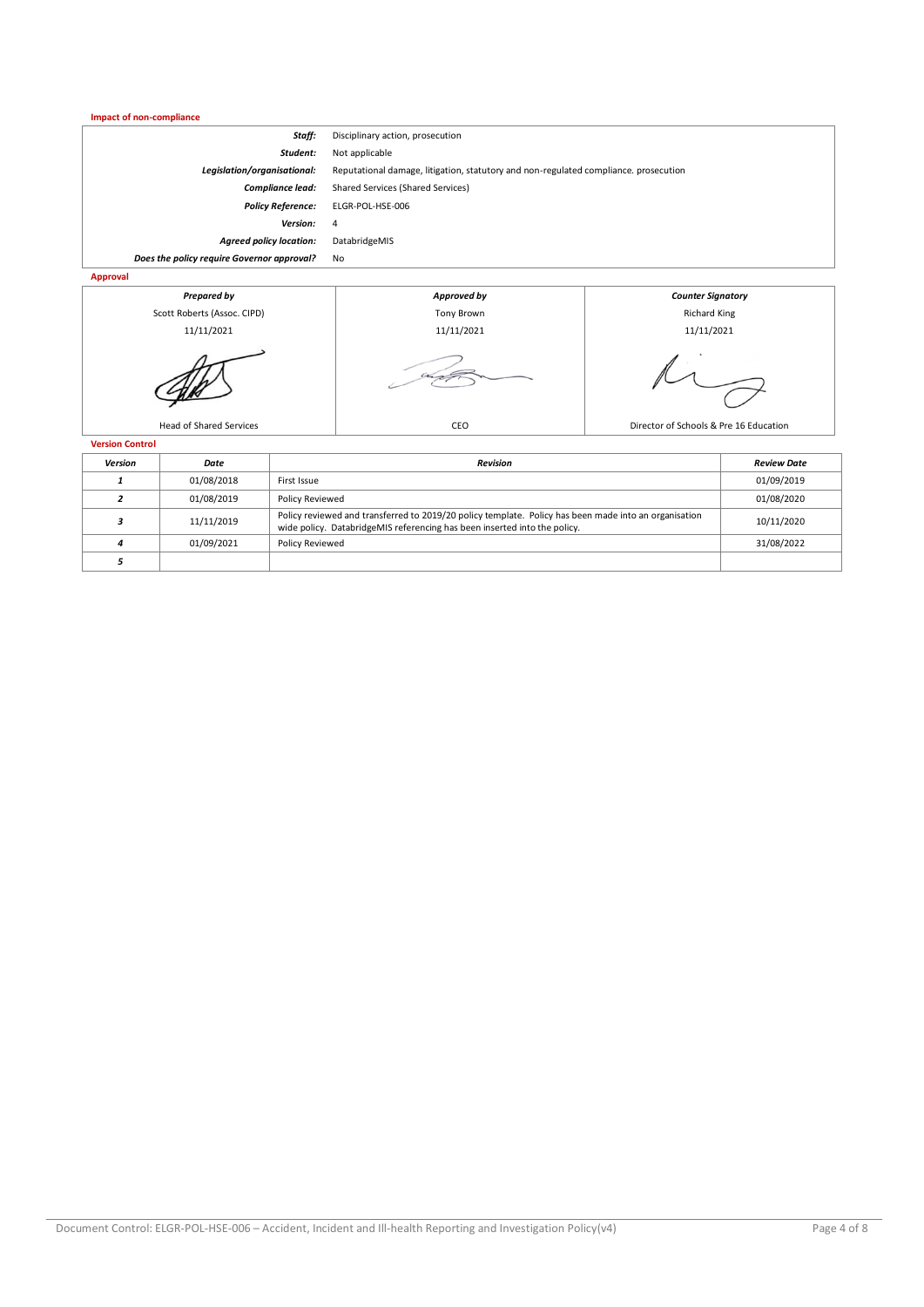## **Appendix 1 - Schedule 1**

#### **Accident/Incident Reporting Procedure**

- 1. DatabridgeMIS (Event Name: Accident) should be used, this will automatically notify the Shared Services Team (HSW)
- 2. All work-related health problems must be reported using DatabridgeMIS (Event Name: Accident), e.g. musculoskeletal injuries from manual handling or work with computers.
- 3. All serious near-miss incidents where no one was injured (but could have been) must be reported using DatabridgeMIS (Event Name: Accident).
- 4. If an employee wishes to supply a copy to their Trades Union Safety Representative, they can then do so. It must be attached to the event entry within DatabridgeMIS.
- 5. In order to ensure that Expanse Learning does not breach the Reporting of Injuries, Diseases and Dangerous Occurrences Regulations 1995 (RIDDOR), every incident/accident/dangerous occurrence/work-related disease report **must** be received by the Health and Safety Executive within the 10-day statutory reporting period for accidents/incidents. Also, any students, funded by the Education & Skills Funding Agency (ESFA), whose accident or incident requires to be reported under RIDDOR must also be reported to the ESFA via a Learner Incident Record (LIR).
- 6. All serious incidents must be reported to the Shared Services Team (HSW) on the day (or as soon after as possible) by telephone in the first instance. This includes **incidents affecting employees**, such as:
	- o Fractures,
	- o Amputation,
	- o Dislocation,
	- $\circ$  Eve injury.
	- o Loss of sight,
	- o Severe electric shock,
	- o Loss of consciousness,
	- o Severe acute illness related to work,
	- o Any accident causing inability to carry out normal work for more than 3 days.
- 7. All **work-related incidents affecting non-employees/students** which result in them being taken directly to hospital/minor injuries unit from the scene, this includes sports incidents during taught sessions, must be reported to the Shared Services Team (HSW) on the day (or as soon after as possible) by telephone in the first instance.
- 8. All **dangerous occurrences** must be reported to the Shared Services Team (HSW) on the day (or as soon after as possible) by telephone in the first instance. This includes:
	- o Fire/explosion,
	- o Contact with overhead power lines,
	- o Accidental release of a dangerous substance likely to cause harm,
	- o Collapse of part or all of a structure/scaffold/lifting equipment,
	- o Overturning or dramatic failure of large equipment/machinery,
	- o Road traffic/vehicle accidents at work.

9. **IF IN DOUBT – PHONE THE HEALTH AND SAFETY TEAM FOR ADVICE HSM** 

## **Alistair Atkinson**

Alistair.atkinson@expansegroup.co.uk 01942877715 or 07772626566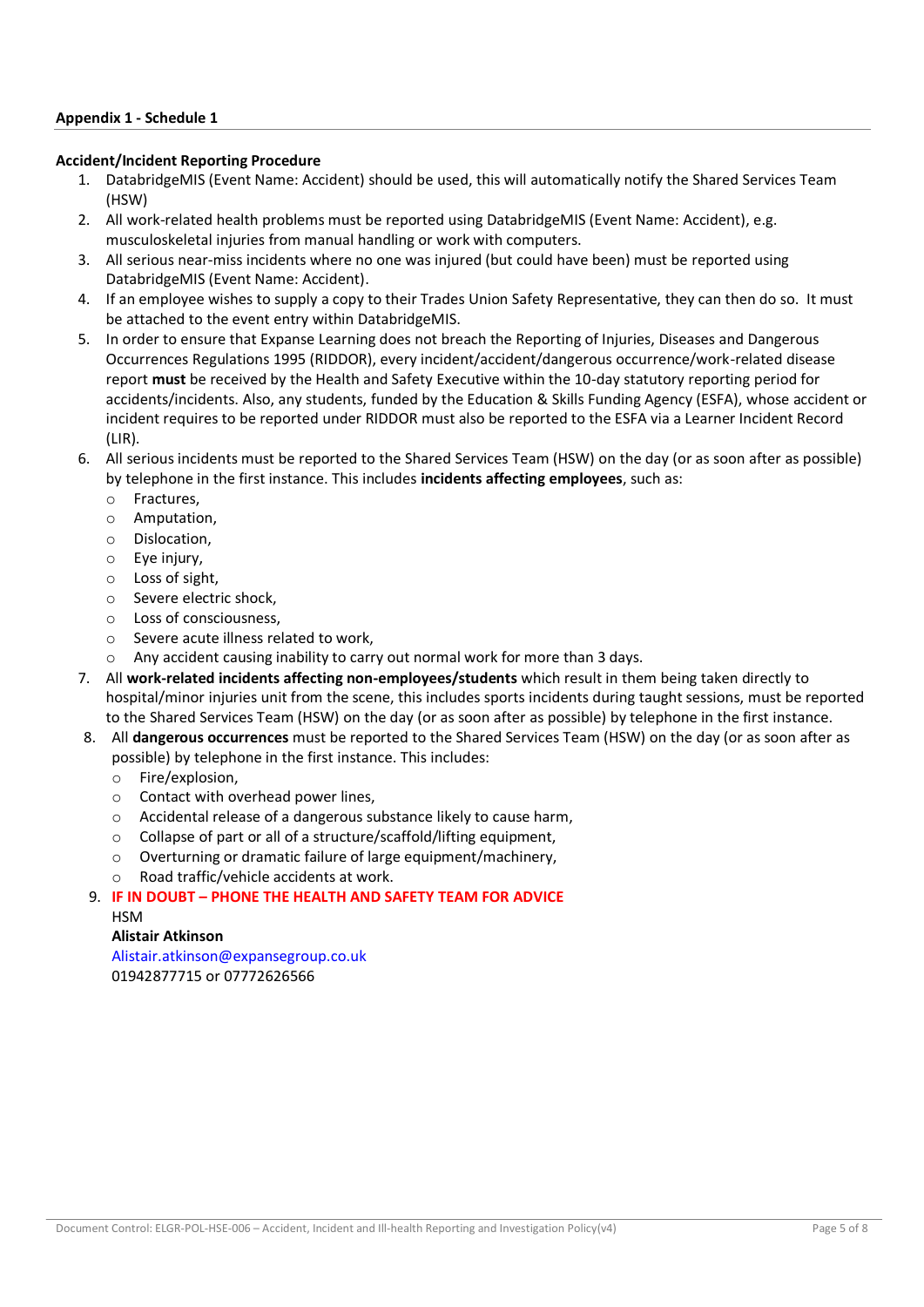

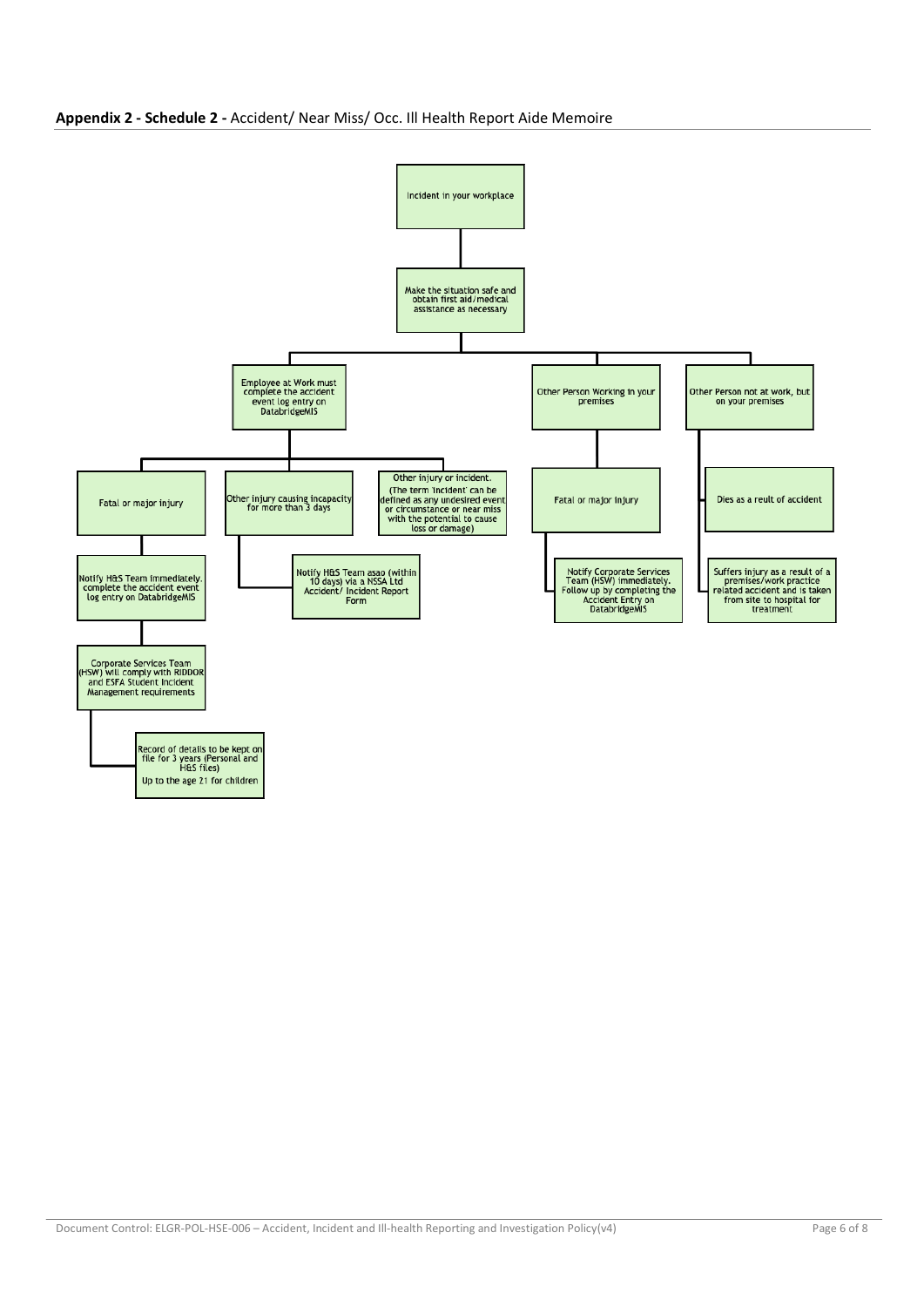**Appendix 3 - Schedule 3 –** Accidents and incidents shall be reported using complete the accident event log entry on DatabridgeMIS

|                              | Main Details - -- Not Selected -- - 0                                       |                                |                            |                                                    |                                      | Send Message To                                                  |
|------------------------------|-----------------------------------------------------------------------------|--------------------------------|----------------------------|----------------------------------------------------|--------------------------------------|------------------------------------------------------------------|
| Site                         | Expanse Learning Schools                                                    | $\div$<br>Stu.<br>Status       | Current Student (On Roll)  | $\ddot{}$                                          |                                      | Add Recipient                                                    |
| Category                     | (H&S) - Accident (Student)                                                  | $\ddot{\mathbf{v}}$<br>Student | -- Not Selected --         | $\ddagger$<br>Doe, John ()<br>Staff                | $\ddot{\phantom{0}}$                 | The following will be mailed automatically: Alistair<br>Atkinson |
| Date                         | 12-11-2019                                                                  | $\hfill\blacksquare$<br>Time   | 10:33                      | Location                                           | $\ddot{\circ}$<br>-- Not Selected -- |                                                                  |
| Duration<br>(Mins)           | $\circ$                                                                     |                                | <b>Externally Reported</b> |                                                    |                                      |                                                                  |
| Others Involved              | Add Reset                                                                   |                                | Documents                  | Choose file No file chosen                         | Add Reset                            |                                                                  |
| Details                      |                                                                             |                                |                            |                                                    |                                      |                                                                  |
| Part 1a - Details            |                                                                             |                                |                            |                                                    |                                      |                                                                  |
| Type of<br>Accident:         | --Select--                                                                  |                                |                            | $\div$<br>Status:                                  | --Select-                            | $\ddot{\mathbf{v}}$                                              |
| Programme:                   |                                                                             |                                |                            |                                                    |                                      |                                                                  |
| Programme Address:           |                                                                             |                                |                            |                                                    |                                      |                                                                  |
| occured:                     | Description of how the incident                                             |                                |                            |                                                    |                                      |                                                                  |
| Was medical<br>treatment     | --Select--                                                                  |                                |                            | $\hat{\mathbf{v}}$<br>First Aider<br>details (name |                                      |                                                                  |
| required?                    |                                                                             |                                |                            | and contact<br>number)                             |                                      |                                                                  |
| adverse effect:              | Injuries sustained, ill health or                                           |                                |                            |                                                    |                                      |                                                                  |
| placement / experience?      | Did the accident occur during work                                          | $\Box$                         |                            |                                                    |                                      |                                                                  |
|                              | Was there anybody else involved?                                            | $\Box$                         |                            |                                                    |                                      |                                                                  |
| Was there any witnesses?     |                                                                             | $\Box$                         |                            |                                                    |                                      |                                                                  |
| Was the police involved?     | Was the accident reportable under                                           | $\Box$<br>$\Box$               |                            |                                                    |                                      |                                                                  |
| RIDDOR?                      |                                                                             | $\Box$                         |                            |                                                    |                                      |                                                                  |
| education?                   | Did the student miss any days of                                            |                                |                            |                                                    |                                      |                                                                  |
|                              | Part 2a - Work Placement / Experience Details                               |                                |                            |                                                    |                                      |                                                                  |
| Employer<br>Name:            |                                                                             |                                |                            | Address:                                           |                                      |                                                                  |
|                              |                                                                             |                                |                            | Telphone<br>Number:                                | Contact<br>Name:                     |                                                                  |
| Job<br>title:                |                                                                             | email<br>address:              |                            |                                                    |                                      |                                                                  |
|                              |                                                                             |                                |                            |                                                    |                                      |                                                                  |
|                              | Part 2b - Name, address and telephone numbers of any other persons involved |                                |                            |                                                    |                                      |                                                                  |
| Person<br>1:                 |                                                                             | Person<br>2:                   |                            | Person<br>3:                                       | Person<br>4:                         |                                                                  |
|                              |                                                                             |                                |                            |                                                    |                                      |                                                                  |
|                              | Part 2c - Name, address and telephone numbers of any Witnesses              |                                |                            |                                                    |                                      |                                                                  |
| Witness<br>1:                |                                                                             | Witness<br>2:                  |                            | Witness<br>3:                                      | Witness<br>$\mathbf{4}$              |                                                                  |
|                              |                                                                             |                                |                            |                                                    |                                      |                                                                  |
| Part 2d - Police Information |                                                                             |                                |                            |                                                    |                                      |                                                                  |
| Station:                     |                                                                             | PC<br>Name:                    |                            | PC<br>Number:                                      | Log<br>Number:                       |                                                                  |
|                              | Part 2g - Person completing parts 2                                         |                                |                            |                                                    |                                      |                                                                  |
| Name:                        |                                                                             |                                | Job                        |                                                    | Date:                                | $\widehat{\text{m}}$                                             |
|                              |                                                                             |                                | Title:                     |                                                    |                                      |                                                                  |